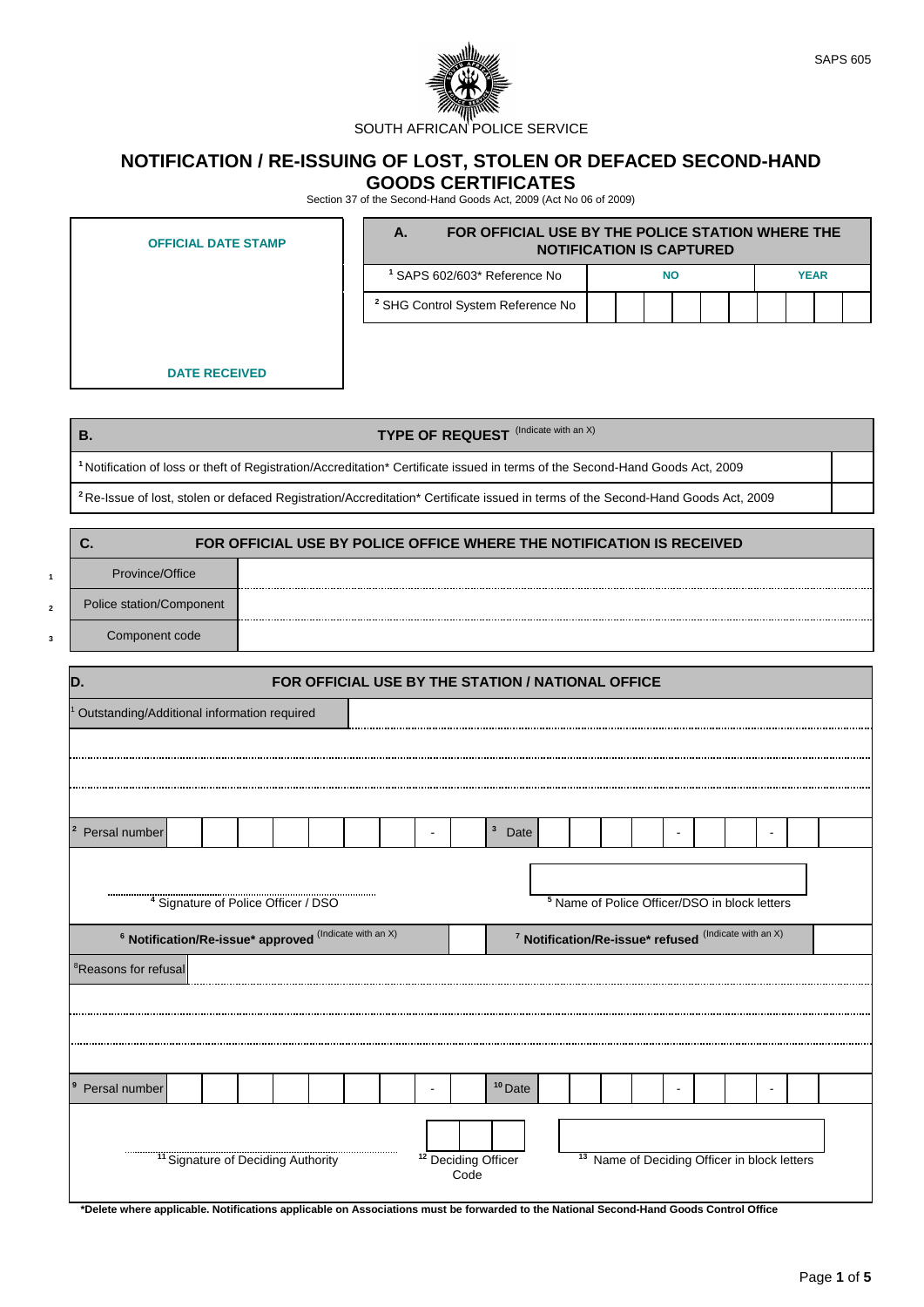## **E. PARTICULARS OF THE HOLDER OF THE CERTIFICATE**

|                  | <b>NATURAL PERSON'S DETAILS</b> (Not applicable on Associations)             |                                       |                |                      |                          |            |                          |                                  |                           |                           |                |       |          |  |
|------------------|------------------------------------------------------------------------------|---------------------------------------|----------------|----------------------|--------------------------|------------|--------------------------|----------------------------------|---------------------------|---------------------------|----------------|-------|----------|--|
| $\mathbf{1}$     | <b>SA citizen</b>                                                            | Non-SA citizen*                       |                |                      |                          |            |                          |                                  |                           |                           |                |       |          |  |
|                  | * In case of a non-SA citizen proof of permanent residence must be submitted |                                       |                |                      |                          |            |                          |                                  |                           |                           |                |       |          |  |
| $\mathbf{2}$     | Surname                                                                      |                                       |                |                      |                          |            |                          |                                  |                           | <sup>3</sup> Initials     |                |       |          |  |
| 4                | Full names                                                                   |                                       |                |                      |                          |            |                          |                                  |                           |                           |                |       |          |  |
| 5                |                                                                              | Identity number                       |                |                      |                          |            | $\overline{\phantom{a}}$ |                                  |                           |                           |                |       |          |  |
| 6                |                                                                              | Passport number                       |                |                      |                          |            |                          |                                  |                           |                           |                |       |          |  |
| $\boldsymbol{7}$ | <b>Residential address</b>                                                   |                                       |                |                      |                          |            |                          |                                  |                           |                           |                |       |          |  |
|                  |                                                                              |                                       |                |                      |                          |            |                          |                                  | <sup>8</sup> Postal Code  |                           |                |       |          |  |
| 9                | Name under which business is conducted                                       |                                       |                |                      |                          |            |                          |                                  |                           |                           |                |       |          |  |
| 10               | <b>Business address</b>                                                      |                                       |                |                      |                          |            |                          |                                  |                           |                           |                |       |          |  |
| 12               |                                                                              |                                       |                |                      |                          |            |                          |                                  | <sup>11</sup> Postal Code |                           |                |       |          |  |
|                  | Postal address                                                               |                                       |                |                      |                          |            |                          |                                  |                           |                           |                |       |          |  |
|                  |                                                                              |                                       |                |                      |                          |            |                          |                                  | <sup>13</sup> Postal Code |                           |                |       |          |  |
| 14               |                                                                              | 14.1 Home Tel No                      | $\lambda$      |                      |                          |            |                          | <sup>14.2</sup> Cellphone number |                           |                           |                |       |          |  |
|                  | Contact details                                                              | <sup>14.3</sup> Business Tel No       | $\overline{ }$ | $\mathcal{E}$        |                          |            |                          | <sup>14.4</sup> Fax No           |                           | $\lambda$                 |                |       |          |  |
|                  |                                                                              | <sup>14.5</sup> E-mail address        |                |                      |                          |            |                          |                                  |                           |                           |                |       |          |  |
|                  | JURISTIC PERSON/ASSOCIATION* DETAILS                                         |                                       |                |                      |                          |            |                          |                                  |                           |                           |                |       |          |  |
|                  |                                                                              |                                       |                |                      |                          |            |                          |                                  |                           |                           |                |       |          |  |
| 15               | <b>OTHER BODIES</b> (mark with an X)                                         | Company                               |                |                      | <b>Close Corporation</b> |            | <b>Trust</b>             |                                  |                           | Partnership               |                | Other |          |  |
|                  | If "Other" indicate the Type of Body                                         |                                       |                |                      |                          |            |                          |                                  |                           |                           |                |       |          |  |
|                  |                                                                              |                                       |                |                      |                          |            |                          |                                  |                           |                           |                |       |          |  |
| 16               | Registered name of Business/Association*                                     |                                       |                |                      |                          |            |                          |                                  |                           |                           |                |       |          |  |
| 17               | "Trading As" name of Business/Association*                                   |                                       |                |                      |                          |            |                          |                                  |                           |                           |                |       |          |  |
| 18               | Registration number (See "Other Bodies")                                     |                                       |                |                      |                          |            |                          |                                  |                           |                           |                |       |          |  |
| 19               | Postal address of Business/Association*                                      |                                       |                |                      |                          |            |                          |                                  |                           |                           |                |       |          |  |
|                  |                                                                              |                                       |                |                      |                          |            |                          |                                  |                           | <sup>20</sup> Postal Code |                |       |          |  |
| 21               | Business/Association* address                                                |                                       |                |                      |                          |            |                          |                                  |                           |                           |                |       |          |  |
|                  |                                                                              |                                       |                |                      |                          |            |                          |                                  | <sup>22</sup> Postal Code |                           |                |       |          |  |
| 23               |                                                                              | <sup>23.1</sup> Tel No                |                |                      |                          |            | <sup>23.2</sup> Fax No   |                                  |                           |                           |                |       |          |  |
|                  | Business/Association*<br>contact details                                     | <sup>23.3</sup> E-mail address        |                |                      |                          |            |                          |                                  |                           |                           |                |       |          |  |
| 24               | Responsible person <sup>(Name and surname)</sup>                             |                                       |                |                      |                          |            |                          |                                  |                           |                           |                |       |          |  |
| 25               | Type of citizenship applicable on responsible person                         |                                       |                | (Indicate with an X) |                          | SA citizen |                          |                                  |                           |                           | Non-SA citizen |       |          |  |
| 26               |                                                                              | Identity number of responsible person |                |                      |                          |            | $\blacksquare$           |                                  |                           |                           | $\blacksquare$ |       | $\omega$ |  |
| 27               |                                                                              | Passport number of responsible person |                |                      |                          |            |                          |                                  |                           |                           |                |       |          |  |
| 28               | Cellphone number of responsible person                                       |                                       |                |                      |                          |            |                          |                                  |                           |                           |                |       |          |  |
|                  |                                                                              |                                       |                |                      |                          |            |                          |                                  |                           |                           |                |       |          |  |
| 29               | Physical address of responsible person                                       |                                       |                |                      |                          |            |                          |                                  |                           |                           |                |       |          |  |
|                  |                                                                              |                                       |                |                      |                          |            |                          |                                  | <sup>30</sup> Postal Code |                           |                |       |          |  |

**\*Delete where applicable. Notifications applicable on Associations must be forwarded to the National Second-Hand Goods Control Office**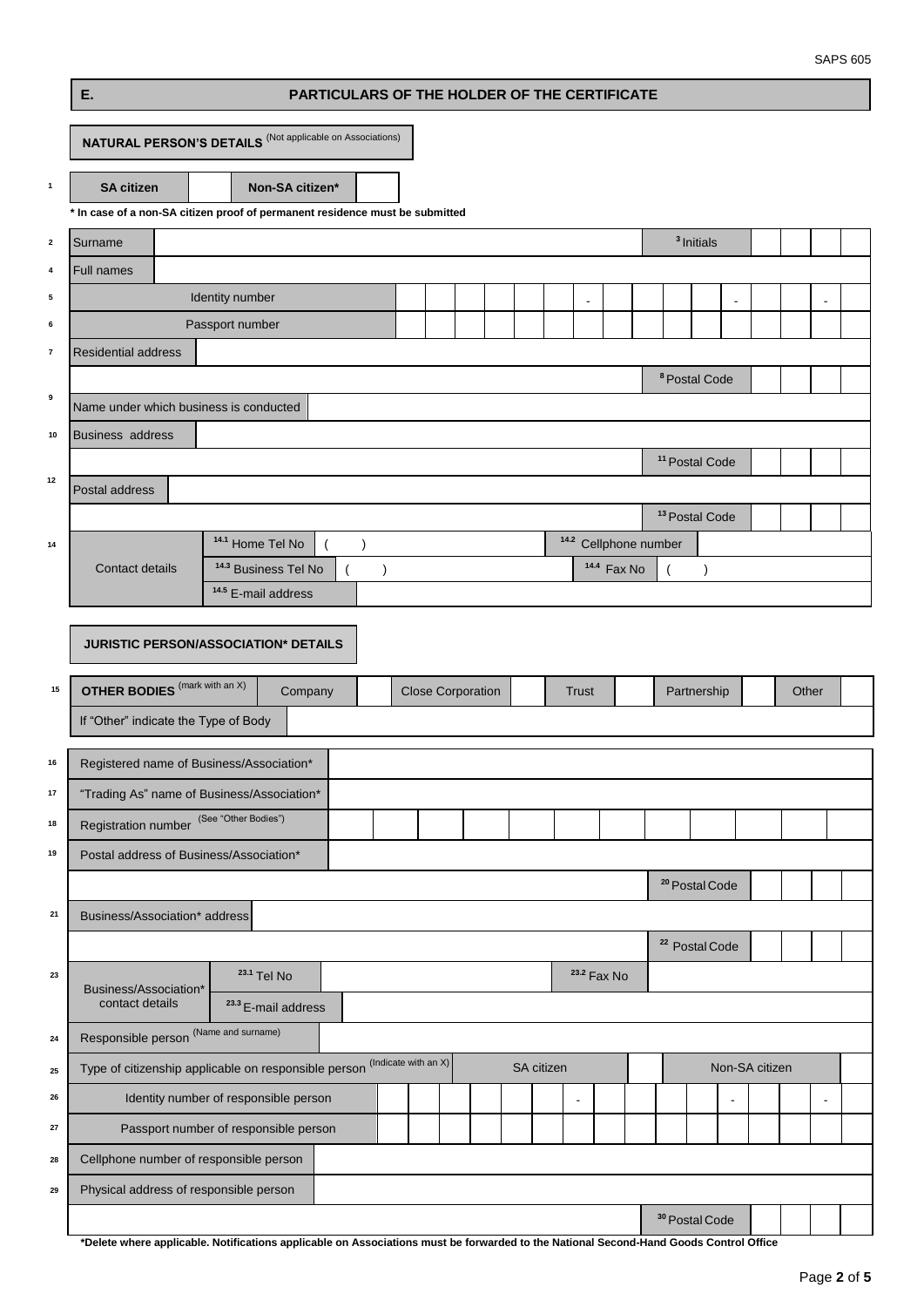| 31 Postal address of responsible person |
|-----------------------------------------|
|                                         |

**<sup>32</sup>** Postal Code

| TYPE OF CERTIFICATE (Indicate with an X)                                                                  |  |
|-----------------------------------------------------------------------------------------------------------|--|
| <sup>1</sup> Certificate of Accreditation as a Second-Hand Goods Dealer's Association – SAPS 600(a)       |  |
| <sup>2</sup> Certificate of Registration as a Second-Hand Goods Dealer – SAPS 601(a)                      |  |
| <sup>3</sup> Certificate of Registration as a Second-Hand Goods Recycler – SAPS 601(b)                    |  |
| <sup>4</sup> Certificate of Temporary Registration as a Second-Hand Goods Dealer / Recycler – SAPS 601(d) |  |

| DETAILS OF ORIGINAL REGISTRATION/ACCREDITATION* CERTIFICATE |                          |  |  |  |  |  |  |  |  |  |  |
|-------------------------------------------------------------|--------------------------|--|--|--|--|--|--|--|--|--|--|
| Original Registration/Accreditation* certificate number     | <sup>2</sup> Date issued |  |  |  |  |  |  |  |  |  |  |
|                                                             |                          |  |  |  |  |  |  |  |  |  |  |
|                                                             |                          |  |  |  |  |  |  |  |  |  |  |
|                                                             |                          |  |  |  |  |  |  |  |  |  |  |

|   | <b>CIRCUMSTANCES OF LOSS, THEFT OR DEFACEMENT</b><br>Н.                                                                                          |                        |  |                                                                                    |      |                               |  |  |         |  |  |  |  |  |
|---|--------------------------------------------------------------------------------------------------------------------------------------------------|------------------------|--|------------------------------------------------------------------------------------|------|-------------------------------|--|--|---------|--|--|--|--|--|
|   |                                                                                                                                                  |                        |  | Current status of Certificate(s) <sup>(mark with X)</sup>                          | Lost | Stolen                        |  |  | Defaced |  |  |  |  |  |
|   | Did you report the loss or theft of the certificate(s) at your nearest police station within thirty (30) days of discovery of the loss or theft? |                        |  |                                                                                    |      |                               |  |  |         |  |  |  |  |  |
| 3 | <b>YES</b>                                                                                                                                       |                        |  | If YES, submit the following information                                           |      |                               |  |  |         |  |  |  |  |  |
|   |                                                                                                                                                  | Name of Police Station |  |                                                                                    |      | <sup>5</sup> Reference Number |  |  |         |  |  |  |  |  |
| 6 | <b>NO</b>                                                                                                                                        |                        |  | If NO, submit reasons why the theft or loss of the certificate(s) was not reported |      |                               |  |  |         |  |  |  |  |  |
|   |                                                                                                                                                  | Reason(s)              |  |                                                                                    |      |                               |  |  |         |  |  |  |  |  |
|   |                                                                                                                                                  |                        |  |                                                                                    |      |                               |  |  |         |  |  |  |  |  |
|   |                                                                                                                                                  |                        |  |                                                                                    |      |                               |  |  |         |  |  |  |  |  |
|   |                                                                                                                                                  |                        |  |                                                                                    |      |                               |  |  |         |  |  |  |  |  |

## **I. DECLARATION BY REPORTING PERSON**

I am aware that it is an offence in terms of the Second-hand Goods Act, 2009 (Act No. 6 of 2009), to furnish false information. The holder of a certificate must inform the National Commissioner of the loss or theft of the certificate within thirty (30) days of discovery of the loss or theft thereof.

|   |                                               | $\overline{2}$ | Date  |  |  | - |  | ۰ |  |
|---|-----------------------------------------------|----------------|-------|--|--|---|--|---|--|
|   | Name of reporting person in block letters     |                |       |  |  |   |  |   |  |
| 3 |                                               |                | Place |  |  |   |  |   |  |
|   | Signature of reporting person                 |                |       |  |  |   |  |   |  |
|   |                                               |                |       |  |  |   |  |   |  |
|   | Capacity of reporting person in block letters |                |       |  |  |   |  |   |  |

**\*Delete where applicable. Notifications applicable on Associations must be forwarded to the National Second-Hand Goods Control Office**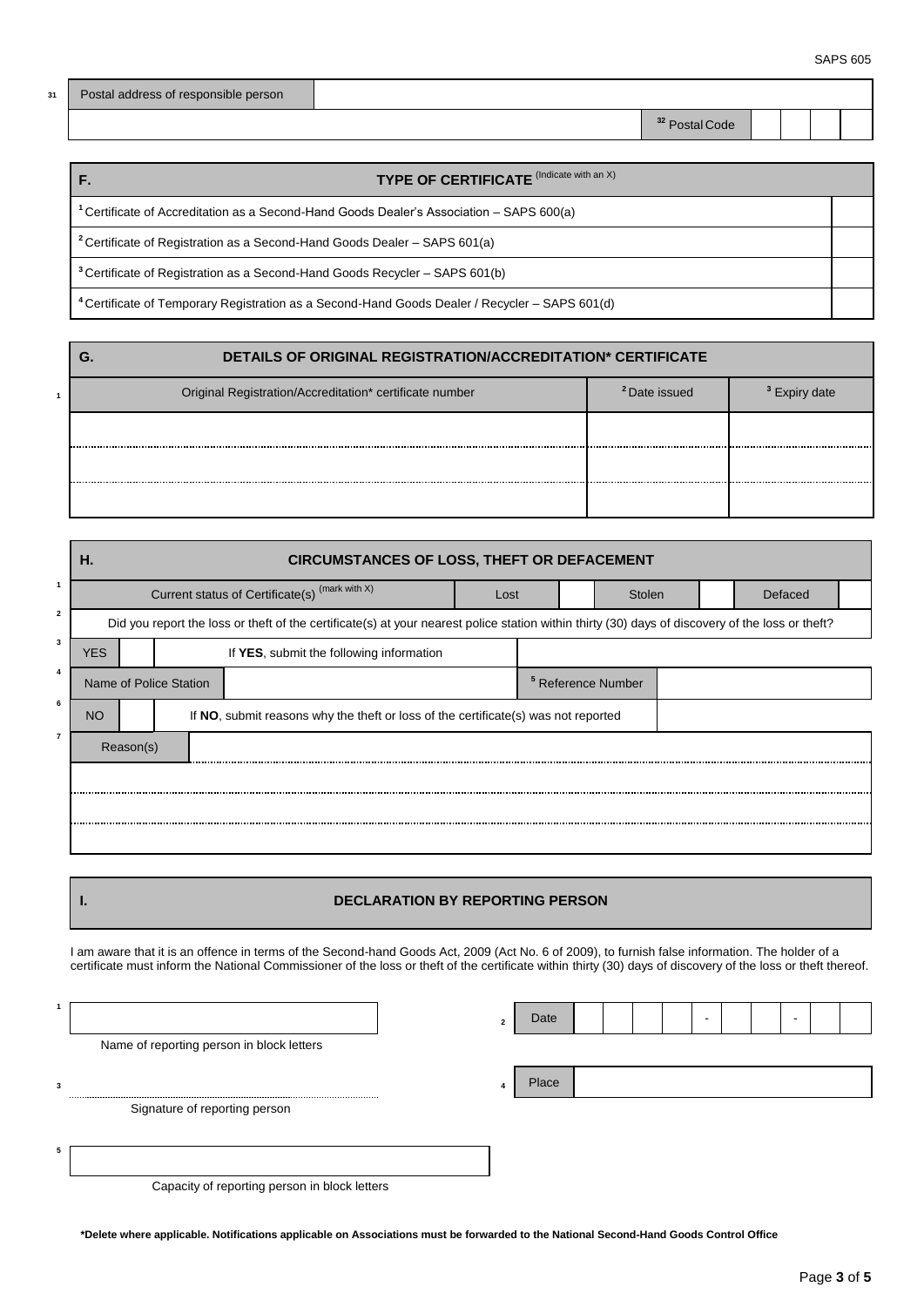|                         | <b>PARTICULARS OF INTERPRETER</b><br>J.<br>(This section must be completed only if the applicant cannot read or write or does not understand the content of this form.) |             |                                                                       |                       |  |  |    |               |           |                                              |                |                 |                          |  |  |  |
|-------------------------|-------------------------------------------------------------------------------------------------------------------------------------------------------------------------|-------------|-----------------------------------------------------------------------|-----------------------|--|--|----|---------------|-----------|----------------------------------------------|----------------|-----------------|--------------------------|--|--|--|
| $\mathbf{1}$            | Name and surname of interpreter                                                                                                                                         |             |                                                                       |                       |  |  |    |               |           |                                              |                |                 |                          |  |  |  |
| $\overline{\mathbf{2}}$ | Identity/Passport number of interpreter                                                                                                                                 |             |                                                                       |                       |  |  |    |               |           |                                              |                |                 |                          |  |  |  |
| 3                       | Residential address of interpreter                                                                                                                                      |             |                                                                       |                       |  |  |    |               |           |                                              |                |                 |                          |  |  |  |
|                         |                                                                                                                                                                         |             |                                                                       |                       |  |  |    |               |           |                                              |                |                 | <sup>4</sup> Postal Code |  |  |  |
| 5                       | Postal address of interpreter                                                                                                                                           |             |                                                                       |                       |  |  |    |               |           |                                              |                |                 |                          |  |  |  |
|                         |                                                                                                                                                                         |             |                                                                       |                       |  |  |    |               |           |                                              |                |                 | <sup>6</sup> Postal Code |  |  |  |
| $\pmb{7}$               | Contact details of                                                                                                                                                      |             | 7.1 Home Tel No                                                       | $\left($<br>$\lambda$ |  |  |    |               |           | 7.2 Cellphone number                         |                |                 |                          |  |  |  |
|                         | interpreter                                                                                                                                                             |             | <sup>7.3</sup> Work Tel No                                            |                       |  |  |    |               | $\bf 7.4$ | Fax No                                       | $\overline{ }$ |                 | $\lambda$                |  |  |  |
|                         |                                                                                                                                                                         |             | 7.5 E-mail address                                                    |                       |  |  |    |               |           |                                              |                |                 |                          |  |  |  |
| 8                       | Interpreted from (language)                                                                                                                                             |             |                                                                       |                       |  |  |    | To (language) |           |                                              |                |                 |                          |  |  |  |
|                         |                                                                                                                                                                         |             |                                                                       |                       |  |  |    |               |           |                                              |                |                 |                          |  |  |  |
|                         |                                                                                                                                                                         |             |                                                                       |                       |  |  | 9  |               | Date      |                                              |                |                 |                          |  |  |  |
|                         |                                                                                                                                                                         |             |                                                                       |                       |  |  |    |               |           |                                              |                |                 |                          |  |  |  |
| 10                      |                                                                                                                                                                         |             |                                                                       |                       |  |  | 11 |               | Place     |                                              |                |                 |                          |  |  |  |
|                         | Signature of Interpreter                                                                                                                                                |             |                                                                       |                       |  |  |    |               |           |                                              |                |                 |                          |  |  |  |
| $12\,$                  |                                                                                                                                                                         |             |                                                                       |                       |  |  | 13 |               |           |                                              |                |                 |                          |  |  |  |
|                         | Rank of Interpreter in block letters (if applicable)                                                                                                                    |             |                                                                       |                       |  |  |    |               |           | Persal number of Interpreter (if applicable) |                |                 |                          |  |  |  |
|                         |                                                                                                                                                                         |             |                                                                       |                       |  |  |    |               |           |                                              |                |                 |                          |  |  |  |
|                         | FOR OFFICIAL USE BY THE DESIGNATED SECOND-HAND GOODS OFFICER AT STATION / NATIONAL LEVEL<br>Κ.                                                                          |             |                                                                       |                       |  |  |    |               |           |                                              |                |                 |                          |  |  |  |
|                         |                                                                                                                                                                         |             |                                                                       |                       |  |  |    |               |           |                                              |                |                 |                          |  |  |  |
|                         |                                                                                                                                                                         |             |                                                                       |                       |  |  |    |               |           |                                              |                |                 |                          |  |  |  |
| $\mathbf{1}$            |                                                                                                                                                                         |             | <b>RECOMMENDATION REGARDING THE NOTIFICATION</b> (Indicate with an X) |                       |  |  |    |               |           |                                              |                |                 |                          |  |  |  |
| $\overline{\mathbf{2}}$ |                                                                                                                                                                         | Recommended |                                                                       |                       |  |  |    |               |           |                                              |                | Not recommended |                          |  |  |  |
|                         | <sup>3</sup> Reasons for recommendation                                                                                                                                 |             |                                                                       |                       |  |  |    |               |           |                                              |                |                 |                          |  |  |  |
|                         |                                                                                                                                                                         |             |                                                                       |                       |  |  |    |               |           |                                              |                |                 |                          |  |  |  |
|                         |                                                                                                                                                                         |             |                                                                       |                       |  |  |    |               |           |                                              |                |                 |                          |  |  |  |
|                         |                                                                                                                                                                         |             |                                                                       |                       |  |  |    |               |           |                                              |                |                 |                          |  |  |  |
|                         |                                                                                                                                                                         |             |                                                                       |                       |  |  |    |               |           |                                              |                |                 |                          |  |  |  |
|                         |                                                                                                                                                                         |             |                                                                       |                       |  |  |    |               |           |                                              |                |                 |                          |  |  |  |
|                         |                                                                                                                                                                         |             |                                                                       |                       |  |  |    |               |           |                                              |                |                 |                          |  |  |  |
|                         |                                                                                                                                                                         |             |                                                                       |                       |  |  |    |               |           |                                              |                |                 |                          |  |  |  |
|                         |                                                                                                                                                                         |             |                                                                       |                       |  |  |    |               |           |                                              |                |                 |                          |  |  |  |
|                         |                                                                                                                                                                         |             |                                                                       |                       |  |  |    |               |           |                                              |                |                 |                          |  |  |  |
|                         |                                                                                                                                                                         |             |                                                                       |                       |  |  |    |               |           |                                              |                |                 |                          |  |  |  |
|                         |                                                                                                                                                                         |             |                                                                       |                       |  |  |    |               |           |                                              |                |                 |                          |  |  |  |
|                         |                                                                                                                                                                         |             |                                                                       |                       |  |  | 5  |               | Date      |                                              |                |                 |                          |  |  |  |
|                         | Name of Police Officer/DSO in block letters                                                                                                                             |             |                                                                       |                       |  |  |    |               |           |                                              |                |                 |                          |  |  |  |
| 6                       |                                                                                                                                                                         |             |                                                                       |                       |  |  | 7  |               | Place     |                                              |                |                 |                          |  |  |  |
|                         | Rank of Police Officer/DSO in block letters                                                                                                                             |             |                                                                       |                       |  |  |    |               |           |                                              |                |                 |                          |  |  |  |
| 8                       |                                                                                                                                                                         |             |                                                                       |                       |  |  |    | 9             |           |                                              |                |                 |                          |  |  |  |